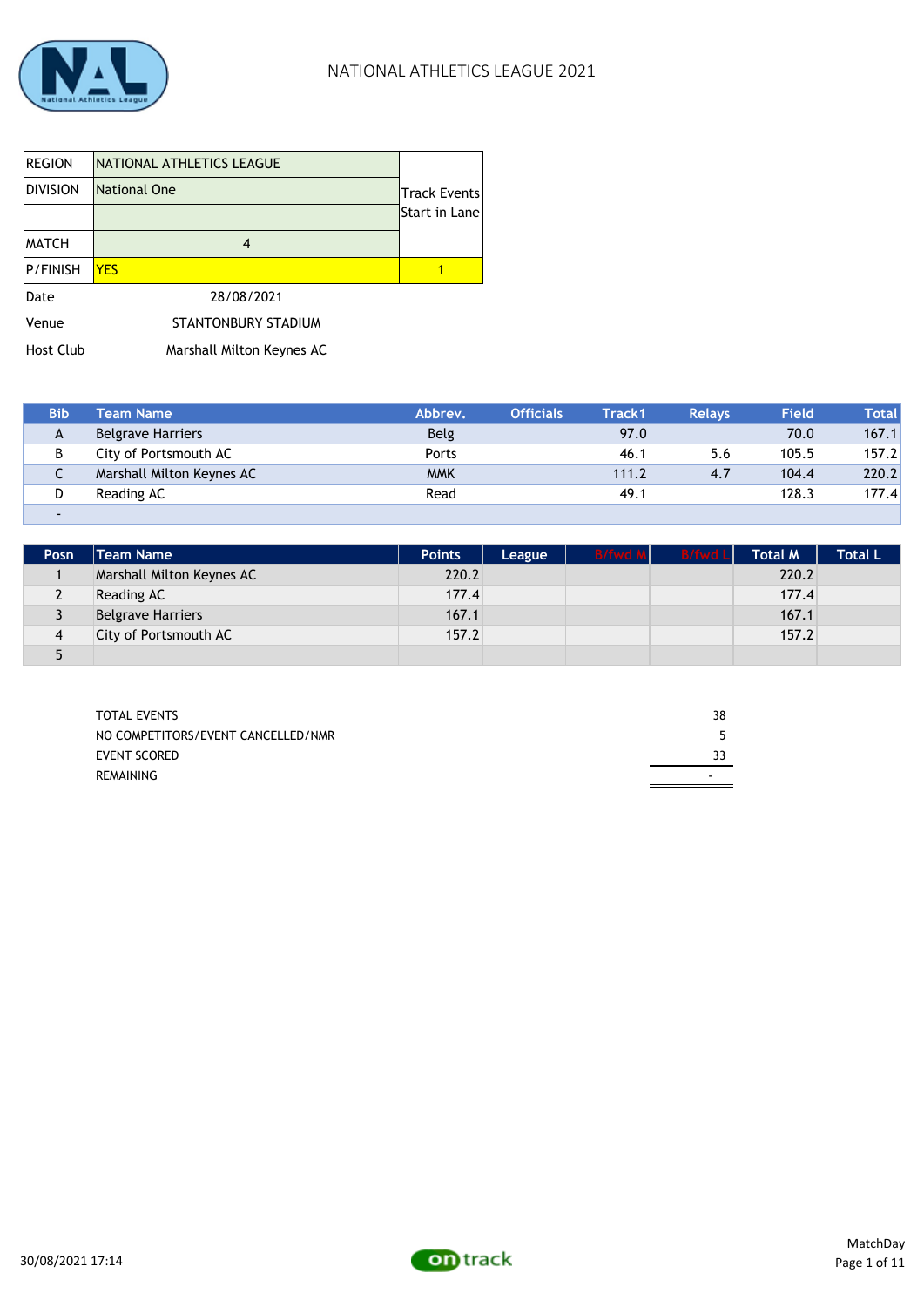

| 100m Men A  |    |                       | Wind       | 0.4      |     | 100m Men B   |   |                          | Wind       | 0.1      |     |
|-------------|----|-----------------------|------------|----------|-----|--------------|---|--------------------------|------------|----------|-----|
| Posn        |    | No. Athlete           | Club       | Perf     |     | Posn         |   | No. Athlete              | Club       | Perf     |     |
| 1           | b  | Jacob NELSON (U20)    | Ports      | 11.20    | 704 | 1            |   | bb Gavin BODRELL         | Ports      | 11.46    | 626 |
| 2           | c  | Matthew HALL          | <b>MMK</b> | 11.27    | 683 | 2            | a | Kareem SELMAN-JACKSON    | Belg       | 11.48    | 621 |
| 3           | aa | Daniel WOODBURN       | Belg       | 11.33    | 665 | 3            |   | cc Joseph TOLBERT        | <b>MMK</b> | 11.68    | 565 |
| 4           | d  | Ben AMEY              | Read       | 11.91    | 504 | 4            |   | ax Rex JUDE              | Belg NS    | 11.92    |     |
| 5           |    |                       |            |          |     | 5            |   | dd Kevin CRANMER         | Read       | 12.87    | 296 |
| 6           |    |                       |            |          |     | 6            |   |                          |            |          |     |
| 200m Men A  |    |                       | Wind       | $-01.70$ |     | 200m Men B   |   |                          | Wind       | 00.70    |     |
| Posn        |    | No. Athlete           | Club       | Perf     |     |              |   | Posn No. Athlete         | Club       | Perf     |     |
| 1           | b  | Jacob NELSON (U20)    | Ports      | 22.52    | 727 | 1            | a | Kareem SELMAN-JACKSON    | Belg       | 22.88    | 674 |
| 2           | c  | Matthew HALL          | <b>MMK</b> | 22.62    | 712 | 2            |   | cc Richard OLADOYE (U20) | <b>MMK</b> | 23.45    | 594 |
| 3           | aa | Daniel WOODBURN       | Belg       | 23.06    | 648 | 3            |   | bb Noah STOCKER (U20)    | Ports      | 23.86    | 541 |
| 4           | d  | Ben AMEY              | Read       | 24.25    | 492 | 4            |   |                          |            |          |     |
| 5           |    |                       |            |          |     | 5            |   |                          |            |          |     |
| 6           |    |                       |            |          |     | 6            |   |                          |            |          |     |
| 400m Men A  |    |                       |            |          |     | 400m Men B   |   |                          |            |          |     |
| Posn        |    | No. Athlete           | Club       | Perf     |     |              |   | Posn No. Athlete         | Club       | Perf     |     |
| 1           | a  | Kareem SELMAN-JACKSON | Belg       | 49.93    | 766 | $\mathbf{1}$ |   | aa Daniel WOODBURN       | Belg       | 51.14    | 695 |
| 2           | b  | Harrison POCOCK       | Ports      | 52.47    | 622 | 2            |   | bb Eniayo ODOFIN (U20)   | Ports      | 53.92    | 547 |
| 3           |    |                       |            |          |     | 3            |   |                          |            |          |     |
| 4           |    |                       |            |          |     | 4            |   |                          |            |          |     |
| 5           |    |                       |            |          |     | 5            |   |                          |            |          |     |
| 6           |    |                       |            |          |     | 6            |   |                          |            |          |     |
| 800m Men A  |    |                       |            |          |     | 800m Men B   |   |                          |            |          |     |
| Posn        |    | No. Athlete           | Club       | Perf     |     | Posn         |   | No. Athlete              | Club       | Perf     |     |
| 1           | C  | Ewan FORSYTHE         | <b>MMK</b> | 02:04.01 | 602 | 1            |   | cc Graham JONES          | <b>MMK</b> | 02:09.18 | 487 |
| 2           | a  | Callum STEWART        | Belg       | 02:17.81 | 327 | 2            |   |                          |            |          |     |
| 3           | b  | Tony HOOKER           | Ports      | 02:49.55 | 28  | 3            |   |                          |            |          |     |
| 4           |    |                       |            |          |     | 4            |   |                          |            |          |     |
| 5           |    |                       |            |          |     | 5            |   |                          |            |          |     |
| 6           |    |                       |            |          |     | 6            |   |                          |            |          |     |
| 1500m Men A |    |                       |            |          |     | 1500m Men B  |   |                          |            |          |     |
| Posn        |    | No. Athlete           | Club       | Perf     |     | Posn         |   | No. Athlete              | Club       | Perf     |     |
| 1           | a  | Callum STEWART        | Belg       | 04:05.89 | 718 | 1            |   | AA Angus LAMB            | Belg       | 04:18.62 | 579 |
| 2           | C  | Ewan FORSYTHE         | <b>MMK</b> | 04:18.30 | 582 | 2            |   | CC Graham JONES          | <b>MMK</b> | 04:29.48 | 475 |
| 3           | B  | Damian SPRECKLEY      | Ports      | 04:36.49 | 414 | 3            |   | AX Chris WARREN          | Belg NS    | 04:36.73 |     |
| 4           |    |                       |            |          |     | 4            |   |                          |            |          |     |
| 5           |    |                       |            |          |     | 5            |   |                          |            |          |     |
| 6           |    |                       |            |          |     | 6            |   |                          |            |          |     |

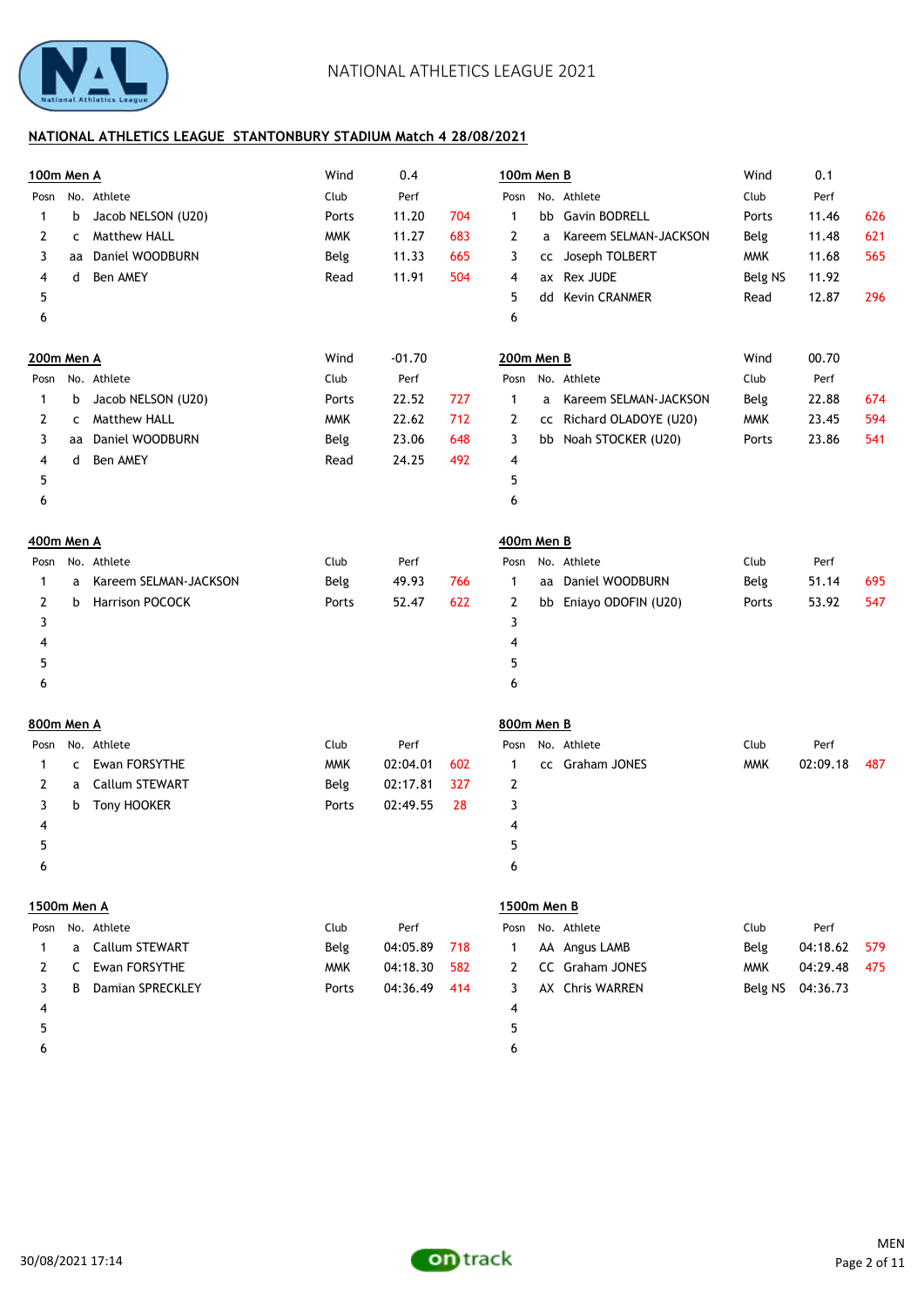

| No. Athlete<br>No. Athlete<br>Club<br>Perf<br>Club<br>Perf<br>Posn<br>Posn<br>dd Luc JOLLY<br>15:36.28<br>15:40.36<br>Read<br>$\mathbf{1}$<br>D<br>James RENNIE<br>Read<br>662<br>1<br>A Conal MCNALLY<br>C Steve TUTTLE<br>16:36.96<br>518<br>Belg<br>16:24.87<br>2<br><b>MMK</b><br>2<br>CC Jack ROSE (U20)<br>16:31.23<br>AA Pierpaolo NECCHI<br>16:54.95<br>3<br><b>MMK</b><br>3<br>Belg<br>476<br>Damian SPRECKLEY<br>17:30.46<br>DX David LEWIS<br>Read NS 16:56.02<br>B<br>4<br>Ports<br>4<br>AX Luke PRATT<br>Belg NS 19:20.87<br>5<br>5<br>6<br>6<br>3000m S/Chase Men B<br>3000m S/Chase Men A<br>No. Athlete<br>Posn No. Athlete<br>Club<br>Club<br>Perf<br>Perf<br>Posn<br>98<br>No Compe<br>$\mathbf{1}$<br>1<br>$\mathbf{2}$<br>2<br>3<br>3<br>4<br>4<br>5<br>5<br>6<br>6<br>400m Hurdles Men B<br>Wind<br>400m Hurdles Men A<br>No. Athlete<br>No. Athlete<br>Club<br>Club<br>Perf<br>Perf<br>Posn<br>Posn<br>c Hamish MCGARVIE (U20)<br><b>MMK</b><br>61.46<br>629<br>$\mathbf{1}$<br>1<br>2<br>2<br>3<br>3<br>4<br>4<br>5<br>5<br>6<br>6<br>110m Hurdles Men B<br>110m Hurdles Men A<br>Posn No. Athlete<br>Club<br>No. Athlete<br>Club<br>Perf<br>Posn<br>Perf<br>d Michael DYER<br>Read<br>16.77<br>663<br>dd Kevin CRANMER<br>Read<br>17.20<br>620<br>1<br>1<br>2<br>2<br>3<br>3<br>4<br>4<br>5<br>5<br>6<br>6<br>100m NS Men B<br>Wind<br>100m NS Men A<br>Wind<br>Posn No. Athlete<br>Club<br>Posn No. Athlete<br>Club<br>Perf<br>Perf<br>1<br>1<br>$\overline{2}$<br>2<br>3<br>3<br>4<br>5<br>5<br>6<br>7<br>7<br>8<br>8 | 5000m Men A |  |  | 5000m Men B |  |  |  |  |  |  |
|-------------------------------------------------------------------------------------------------------------------------------------------------------------------------------------------------------------------------------------------------------------------------------------------------------------------------------------------------------------------------------------------------------------------------------------------------------------------------------------------------------------------------------------------------------------------------------------------------------------------------------------------------------------------------------------------------------------------------------------------------------------------------------------------------------------------------------------------------------------------------------------------------------------------------------------------------------------------------------------------------------------------------------------------------------------------------------------------------------------------------------------------------------------------------------------------------------------------------------------------------------------------------------------------------------------------------------------------------------------------------------------------------------------------------------------------------------------------------------------------------------------------------------------------------|-------------|--|--|-------------|--|--|--|--|--|--|
|                                                                                                                                                                                                                                                                                                                                                                                                                                                                                                                                                                                                                                                                                                                                                                                                                                                                                                                                                                                                                                                                                                                                                                                                                                                                                                                                                                                                                                                                                                                                                 |             |  |  |             |  |  |  |  |  |  |
|                                                                                                                                                                                                                                                                                                                                                                                                                                                                                                                                                                                                                                                                                                                                                                                                                                                                                                                                                                                                                                                                                                                                                                                                                                                                                                                                                                                                                                                                                                                                                 |             |  |  |             |  |  |  |  |  |  |
|                                                                                                                                                                                                                                                                                                                                                                                                                                                                                                                                                                                                                                                                                                                                                                                                                                                                                                                                                                                                                                                                                                                                                                                                                                                                                                                                                                                                                                                                                                                                                 |             |  |  |             |  |  |  |  |  |  |
|                                                                                                                                                                                                                                                                                                                                                                                                                                                                                                                                                                                                                                                                                                                                                                                                                                                                                                                                                                                                                                                                                                                                                                                                                                                                                                                                                                                                                                                                                                                                                 |             |  |  |             |  |  |  |  |  |  |
|                                                                                                                                                                                                                                                                                                                                                                                                                                                                                                                                                                                                                                                                                                                                                                                                                                                                                                                                                                                                                                                                                                                                                                                                                                                                                                                                                                                                                                                                                                                                                 |             |  |  |             |  |  |  |  |  |  |
|                                                                                                                                                                                                                                                                                                                                                                                                                                                                                                                                                                                                                                                                                                                                                                                                                                                                                                                                                                                                                                                                                                                                                                                                                                                                                                                                                                                                                                                                                                                                                 |             |  |  |             |  |  |  |  |  |  |
|                                                                                                                                                                                                                                                                                                                                                                                                                                                                                                                                                                                                                                                                                                                                                                                                                                                                                                                                                                                                                                                                                                                                                                                                                                                                                                                                                                                                                                                                                                                                                 |             |  |  |             |  |  |  |  |  |  |
|                                                                                                                                                                                                                                                                                                                                                                                                                                                                                                                                                                                                                                                                                                                                                                                                                                                                                                                                                                                                                                                                                                                                                                                                                                                                                                                                                                                                                                                                                                                                                 |             |  |  |             |  |  |  |  |  |  |
|                                                                                                                                                                                                                                                                                                                                                                                                                                                                                                                                                                                                                                                                                                                                                                                                                                                                                                                                                                                                                                                                                                                                                                                                                                                                                                                                                                                                                                                                                                                                                 |             |  |  |             |  |  |  |  |  |  |
|                                                                                                                                                                                                                                                                                                                                                                                                                                                                                                                                                                                                                                                                                                                                                                                                                                                                                                                                                                                                                                                                                                                                                                                                                                                                                                                                                                                                                                                                                                                                                 |             |  |  |             |  |  |  |  |  |  |
|                                                                                                                                                                                                                                                                                                                                                                                                                                                                                                                                                                                                                                                                                                                                                                                                                                                                                                                                                                                                                                                                                                                                                                                                                                                                                                                                                                                                                                                                                                                                                 |             |  |  |             |  |  |  |  |  |  |
|                                                                                                                                                                                                                                                                                                                                                                                                                                                                                                                                                                                                                                                                                                                                                                                                                                                                                                                                                                                                                                                                                                                                                                                                                                                                                                                                                                                                                                                                                                                                                 |             |  |  |             |  |  |  |  |  |  |
|                                                                                                                                                                                                                                                                                                                                                                                                                                                                                                                                                                                                                                                                                                                                                                                                                                                                                                                                                                                                                                                                                                                                                                                                                                                                                                                                                                                                                                                                                                                                                 |             |  |  |             |  |  |  |  |  |  |
|                                                                                                                                                                                                                                                                                                                                                                                                                                                                                                                                                                                                                                                                                                                                                                                                                                                                                                                                                                                                                                                                                                                                                                                                                                                                                                                                                                                                                                                                                                                                                 |             |  |  |             |  |  |  |  |  |  |
|                                                                                                                                                                                                                                                                                                                                                                                                                                                                                                                                                                                                                                                                                                                                                                                                                                                                                                                                                                                                                                                                                                                                                                                                                                                                                                                                                                                                                                                                                                                                                 |             |  |  |             |  |  |  |  |  |  |
|                                                                                                                                                                                                                                                                                                                                                                                                                                                                                                                                                                                                                                                                                                                                                                                                                                                                                                                                                                                                                                                                                                                                                                                                                                                                                                                                                                                                                                                                                                                                                 |             |  |  |             |  |  |  |  |  |  |
|                                                                                                                                                                                                                                                                                                                                                                                                                                                                                                                                                                                                                                                                                                                                                                                                                                                                                                                                                                                                                                                                                                                                                                                                                                                                                                                                                                                                                                                                                                                                                 |             |  |  |             |  |  |  |  |  |  |
|                                                                                                                                                                                                                                                                                                                                                                                                                                                                                                                                                                                                                                                                                                                                                                                                                                                                                                                                                                                                                                                                                                                                                                                                                                                                                                                                                                                                                                                                                                                                                 |             |  |  |             |  |  |  |  |  |  |
|                                                                                                                                                                                                                                                                                                                                                                                                                                                                                                                                                                                                                                                                                                                                                                                                                                                                                                                                                                                                                                                                                                                                                                                                                                                                                                                                                                                                                                                                                                                                                 |             |  |  |             |  |  |  |  |  |  |
|                                                                                                                                                                                                                                                                                                                                                                                                                                                                                                                                                                                                                                                                                                                                                                                                                                                                                                                                                                                                                                                                                                                                                                                                                                                                                                                                                                                                                                                                                                                                                 |             |  |  |             |  |  |  |  |  |  |
|                                                                                                                                                                                                                                                                                                                                                                                                                                                                                                                                                                                                                                                                                                                                                                                                                                                                                                                                                                                                                                                                                                                                                                                                                                                                                                                                                                                                                                                                                                                                                 |             |  |  |             |  |  |  |  |  |  |
|                                                                                                                                                                                                                                                                                                                                                                                                                                                                                                                                                                                                                                                                                                                                                                                                                                                                                                                                                                                                                                                                                                                                                                                                                                                                                                                                                                                                                                                                                                                                                 |             |  |  |             |  |  |  |  |  |  |
|                                                                                                                                                                                                                                                                                                                                                                                                                                                                                                                                                                                                                                                                                                                                                                                                                                                                                                                                                                                                                                                                                                                                                                                                                                                                                                                                                                                                                                                                                                                                                 |             |  |  |             |  |  |  |  |  |  |
|                                                                                                                                                                                                                                                                                                                                                                                                                                                                                                                                                                                                                                                                                                                                                                                                                                                                                                                                                                                                                                                                                                                                                                                                                                                                                                                                                                                                                                                                                                                                                 |             |  |  |             |  |  |  |  |  |  |
|                                                                                                                                                                                                                                                                                                                                                                                                                                                                                                                                                                                                                                                                                                                                                                                                                                                                                                                                                                                                                                                                                                                                                                                                                                                                                                                                                                                                                                                                                                                                                 |             |  |  |             |  |  |  |  |  |  |
|                                                                                                                                                                                                                                                                                                                                                                                                                                                                                                                                                                                                                                                                                                                                                                                                                                                                                                                                                                                                                                                                                                                                                                                                                                                                                                                                                                                                                                                                                                                                                 |             |  |  |             |  |  |  |  |  |  |
|                                                                                                                                                                                                                                                                                                                                                                                                                                                                                                                                                                                                                                                                                                                                                                                                                                                                                                                                                                                                                                                                                                                                                                                                                                                                                                                                                                                                                                                                                                                                                 |             |  |  |             |  |  |  |  |  |  |
|                                                                                                                                                                                                                                                                                                                                                                                                                                                                                                                                                                                                                                                                                                                                                                                                                                                                                                                                                                                                                                                                                                                                                                                                                                                                                                                                                                                                                                                                                                                                                 |             |  |  |             |  |  |  |  |  |  |
|                                                                                                                                                                                                                                                                                                                                                                                                                                                                                                                                                                                                                                                                                                                                                                                                                                                                                                                                                                                                                                                                                                                                                                                                                                                                                                                                                                                                                                                                                                                                                 |             |  |  |             |  |  |  |  |  |  |
|                                                                                                                                                                                                                                                                                                                                                                                                                                                                                                                                                                                                                                                                                                                                                                                                                                                                                                                                                                                                                                                                                                                                                                                                                                                                                                                                                                                                                                                                                                                                                 |             |  |  |             |  |  |  |  |  |  |
|                                                                                                                                                                                                                                                                                                                                                                                                                                                                                                                                                                                                                                                                                                                                                                                                                                                                                                                                                                                                                                                                                                                                                                                                                                                                                                                                                                                                                                                                                                                                                 |             |  |  |             |  |  |  |  |  |  |
|                                                                                                                                                                                                                                                                                                                                                                                                                                                                                                                                                                                                                                                                                                                                                                                                                                                                                                                                                                                                                                                                                                                                                                                                                                                                                                                                                                                                                                                                                                                                                 |             |  |  |             |  |  |  |  |  |  |
|                                                                                                                                                                                                                                                                                                                                                                                                                                                                                                                                                                                                                                                                                                                                                                                                                                                                                                                                                                                                                                                                                                                                                                                                                                                                                                                                                                                                                                                                                                                                                 |             |  |  |             |  |  |  |  |  |  |
|                                                                                                                                                                                                                                                                                                                                                                                                                                                                                                                                                                                                                                                                                                                                                                                                                                                                                                                                                                                                                                                                                                                                                                                                                                                                                                                                                                                                                                                                                                                                                 |             |  |  |             |  |  |  |  |  |  |
|                                                                                                                                                                                                                                                                                                                                                                                                                                                                                                                                                                                                                                                                                                                                                                                                                                                                                                                                                                                                                                                                                                                                                                                                                                                                                                                                                                                                                                                                                                                                                 |             |  |  |             |  |  |  |  |  |  |
|                                                                                                                                                                                                                                                                                                                                                                                                                                                                                                                                                                                                                                                                                                                                                                                                                                                                                                                                                                                                                                                                                                                                                                                                                                                                                                                                                                                                                                                                                                                                                 |             |  |  |             |  |  |  |  |  |  |
|                                                                                                                                                                                                                                                                                                                                                                                                                                                                                                                                                                                                                                                                                                                                                                                                                                                                                                                                                                                                                                                                                                                                                                                                                                                                                                                                                                                                                                                                                                                                                 |             |  |  |             |  |  |  |  |  |  |
|                                                                                                                                                                                                                                                                                                                                                                                                                                                                                                                                                                                                                                                                                                                                                                                                                                                                                                                                                                                                                                                                                                                                                                                                                                                                                                                                                                                                                                                                                                                                                 |             |  |  |             |  |  |  |  |  |  |
|                                                                                                                                                                                                                                                                                                                                                                                                                                                                                                                                                                                                                                                                                                                                                                                                                                                                                                                                                                                                                                                                                                                                                                                                                                                                                                                                                                                                                                                                                                                                                 |             |  |  |             |  |  |  |  |  |  |
|                                                                                                                                                                                                                                                                                                                                                                                                                                                                                                                                                                                                                                                                                                                                                                                                                                                                                                                                                                                                                                                                                                                                                                                                                                                                                                                                                                                                                                                                                                                                                 |             |  |  |             |  |  |  |  |  |  |
|                                                                                                                                                                                                                                                                                                                                                                                                                                                                                                                                                                                                                                                                                                                                                                                                                                                                                                                                                                                                                                                                                                                                                                                                                                                                                                                                                                                                                                                                                                                                                 |             |  |  |             |  |  |  |  |  |  |

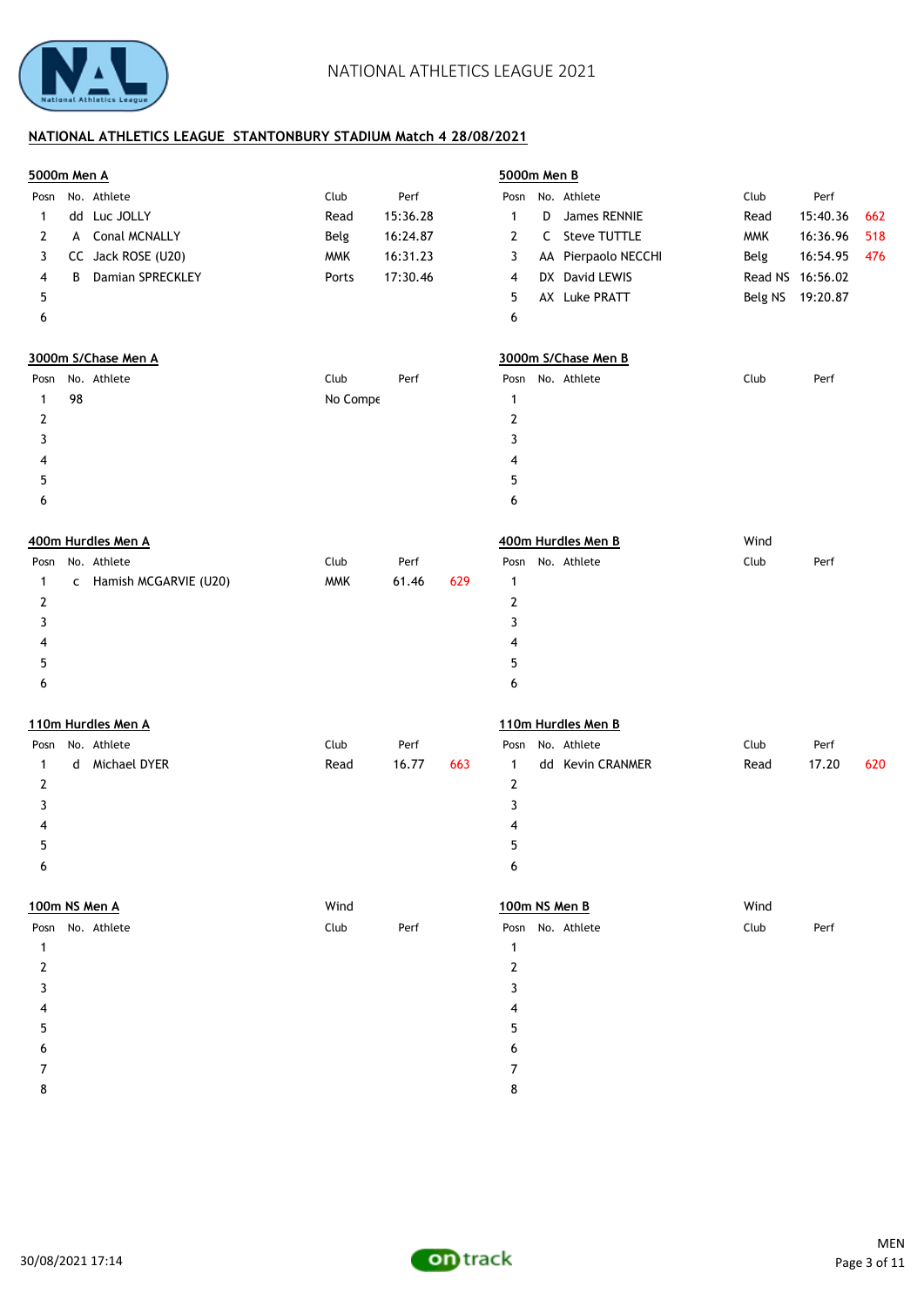

|      |    | Long Jump Men A     |            | Long Jump Men B |     |      |    |                      |       |      |     |
|------|----|---------------------|------------|-----------------|-----|------|----|----------------------|-------|------|-----|
| Posn |    | Bib Athlete         | Club       | Perf            |     | Posn |    | Bib Athlete          | Club  | Perf |     |
|      | В  | Elliott EVANS (U20) | Ports      | 6.24            | 694 | 1    | BB | Adam TIMPSON (U20)   | Ports | 5.78 | 604 |
| 2    |    | <b>Matthew HALL</b> | <b>MMK</b> | 5.74            | 597 | 2    | D  | <b>Kevin CRANMER</b> | Read  | 4.58 | 373 |
| 3    | DD | Ben AMEY            | Read       | 4.94            | 442 | 3    |    |                      |       |      |     |
| 4    |    |                     |            |                 |     | 4    |    |                      |       |      |     |
| 5    |    |                     |            |                 |     | 5    |    |                      |       |      |     |
| 6    |    |                     |            |                 |     | 6    |    |                      |       |      |     |
|      |    | High Jump Men A     |            |                 |     |      |    | High Jump Men B      |       |      |     |
| Posn |    | Bib Athlete         | Club       | Perf            |     | Posn |    | Bib Athlete          | Club  | Perf |     |
|      | D. | Jacob RAJKUMAR      | Read       | 1.85            | 712 | 1    | DD | <b>Kevin CRANMER</b> | Read  | 1.70 | 588 |
| 2    | В  | Adam TIMPSON (U20)  | Ports      | 1.51            | 431 | 2    | BB | Noah STOCKER (U20)   | Ports | 1.51 | 431 |

|      |   | Triple Jump Men A      |            | Triple Jump Men B |     |      |     |                     |       |       |     |
|------|---|------------------------|------------|-------------------|-----|------|-----|---------------------|-------|-------|-----|
| Posn |   | Bib Athlete            | Club       | Perf              |     | Posn |     | Bib Athlete         | Club  | Perf  |     |
|      | B | Adam TIMPSON (U20)     | Ports      | 11.94             | 644 | 1    | BB  | Eniayo ODOFIN (U20) | Ports | 11.77 | 627 |
| 2    |   |                        |            |                   |     | 2    |     |                     |       |       |     |
| 3    |   |                        |            |                   |     | 3    |     |                     |       |       |     |
| 4    |   |                        |            |                   |     | 4    |     |                     |       |       |     |
| 5    |   |                        |            |                   |     | 5    |     |                     |       |       |     |
| 6    |   |                        |            |                   |     | 6    |     |                     |       |       |     |
|      |   | Pole Vault Men A       |            |                   |     |      |     | Pole Vault Men B    |       |       |     |
| Posn |   | Bib Athlete            | Club       | Perf              |     | Posn |     | Bib Athlete         | Club  | Perf  |     |
|      |   | Tim PENLEY (U20)       | <b>MMK</b> | 3.93              | 716 | 1    | DD. | Sam KEYS (U20)      | Read  | 3.73  | 672 |
| 2    | D | Toby IRVING (U20)      | Read       | 3.73              | 672 | 2    | BB  | Noah STOCKER (U20)  | Ports | 2.93  | 490 |
| 3    | B | <b>Josh PHILLIPSON</b> | Ports      | 3.53              | 627 |      |     |                     |       |       |     |

|      | Shot Men A |                    |            |       |     | Shot Men B |     |                         |            |       |     |  |  |
|------|------------|--------------------|------------|-------|-----|------------|-----|-------------------------|------------|-------|-----|--|--|
| Posn |            | Bib Athlete        | Club       | Perf  |     | Posn       |     | Bib Athlete             | Club       | Perf  |     |  |  |
|      | A          | Abi EKOKU          | Belg       | 13.15 | 768 |            | D.  | Michael DYER            | Read       | 11.24 | 644 |  |  |
|      | DD.        | Alex SPRATLEY-KEMP | Read       | 12.03 | 697 | 2          |     | BB Alex STANBRIDGE      | Ports      | 9.85  | 546 |  |  |
|      | В          | George ROGERS      | Ports      | 11.87 | 686 |            |     | AA Tomonori IKEDA       | Belg       | 9.39  | 512 |  |  |
|      |            | Mark ROBERSON      | <b>MMK</b> | 9.34  | 508 | 4          | CC. | James ERICSSON-NICHOLLS | <b>MMK</b> | 7.86  | 386 |  |  |
|      |            |                    |            |       |     | 5          |     |                         |            |       |     |  |  |
| ь    |            |                    |            |       |     | 6          |     |                         |            |       |     |  |  |

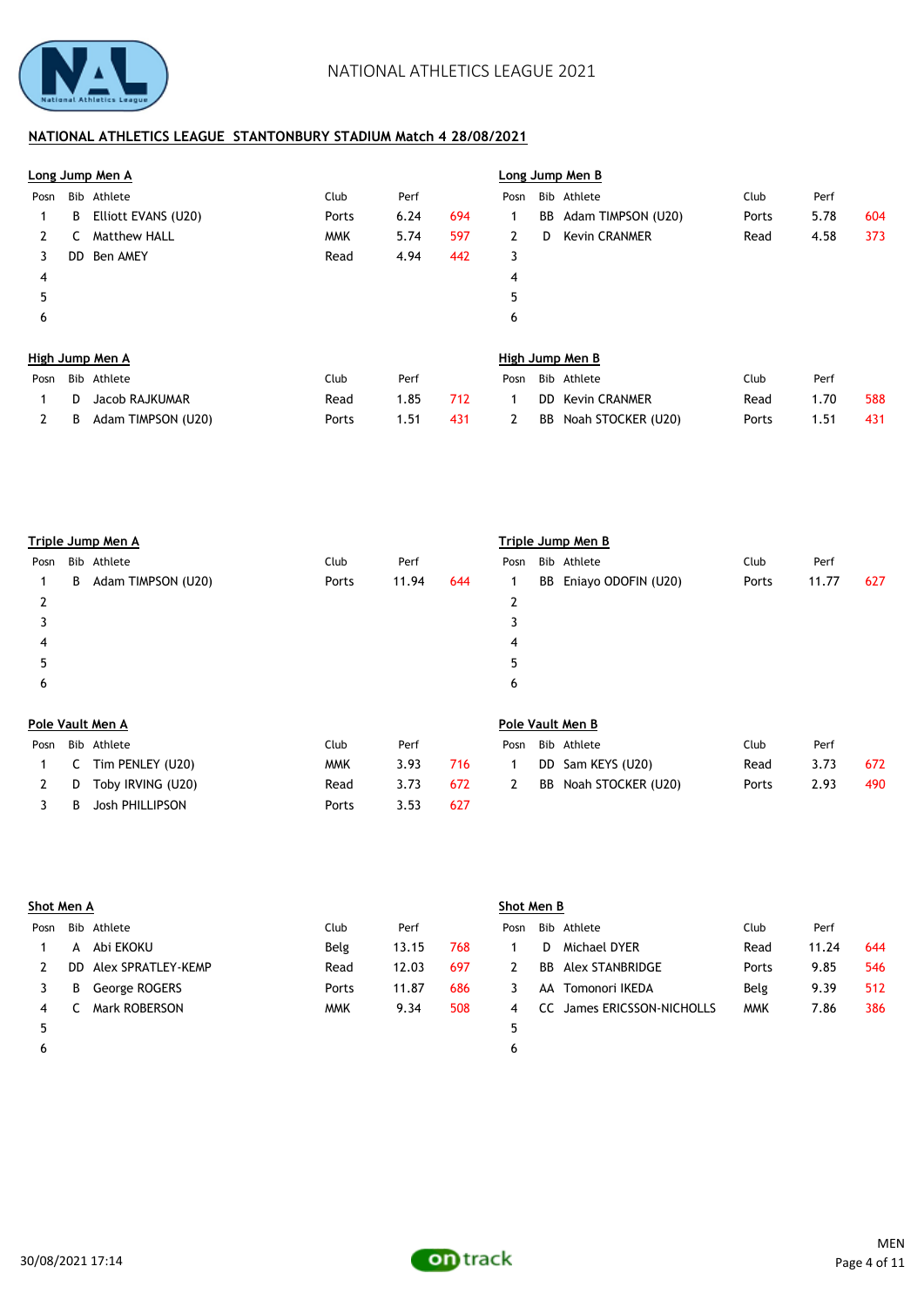

| Discus Men A  |           |                         |            |       |     | Discus Men B  |     |                        |            |       |     |
|---------------|-----------|-------------------------|------------|-------|-----|---------------|-----|------------------------|------------|-------|-----|
| Posn          |           | Bib Athlete             | Club       | Perf  |     | Posn          |     | Bib Athlete            | Club       | Perf  |     |
| 1             | A         | Abi EKOKU               | Belg       | 38.44 | 691 | 1             | B   | <b>Stuart THURGOOD</b> | Ports      | 34.19 | 625 |
| 2             | <b>BB</b> | Elliott EVANS (U20)     | Ports      | 35.42 | 645 | $\mathbf{2}$  | C   | <b>Mark ROBERSON</b>   | <b>MMK</b> | 26.67 | 495 |
| 3             | D         | Michael DYER            | Read       | 33.21 | 609 | 3             | DD  | <b>Kevin CRANMER</b>   | Read       | 24.73 | 458 |
| 4             | CC        | James ERICSSON-NICHOLLS | <b>MMK</b> | 27.16 | 504 | 4             |     |                        |            |       |     |
| 5             |           |                         |            |       |     | 5             |     |                        |            |       |     |
| 6             |           |                         |            |       |     | 6             |     |                        |            |       |     |
| Hammer Men A  |           |                         |            |       |     | Hammer Men B  |     |                        |            |       |     |
| Posn          |           | Bib Athlete             | Club       | Perf  |     | Posn          |     | Bib Athlete            | Club       | Perf  |     |
| 1             | C         | James ERICSSON-NICHOLLS | <b>MMK</b> | 49.72 | 750 | $\mathbf{1}$  | cc  | Mark ROBERSON          | <b>MMK</b> | 42.16 | 672 |
| 2             | B         | <b>Stuart THURGOOD</b>  | Ports      | 46.61 | 718 | 2             | BB  | George ROGERS          | Ports      | 23.82 | 441 |
| 3             | A         | Christopher PRIVETT     | Belg       | 34.37 | 583 | 3             | DD. | <b>Kevin CRANMER</b>   | Read       | 17.86 | 342 |
| 4             | D.        | Michael DZANDU          | Read       | 25.37 | 464 | 4             |     |                        |            |       |     |
| 5             |           |                         |            |       |     | 5             |     |                        |            |       |     |
| 6             |           |                         |            |       |     | 6             |     |                        |            |       |     |
| Javelin Men A |           |                         |            |       |     | Javelin Men B |     |                        |            |       |     |
| Posn          |           | Bib Athlete             | Club       | Perf  |     | Posn          |     | Bib Athlete            | Club       | Perf  |     |
| 1             | C         | <b>Jack PANTER</b>      | <b>MMK</b> | 48.86 | 709 | $\mathbf{1}$  | D.  | Michael DZANDU         | Read       | 35.66 | 529 |
| 2             | B         | <b>Alex STANBRIDGE</b>  | Ports      | 47.32 | 689 | 2             | BB  | Tony HOOKER            | Ports      | 34.86 | 517 |
| 3             | DD.       | Michael DYER            | Read       | 38.43 | 568 | 3             | cc  | Mark ROBERSON          | <b>MMK</b> | 33.65 | 499 |
| 4             | A         | <b>Tomonori IKEDA</b>   | Belg       | 35.85 | 531 | 4             |     |                        |            |       |     |
| 5             |           |                         |            |       |     | 5             |     |                        |            |       |     |
| 6             |           |                         |            |       |     | 6             |     |                        |            |       |     |
|               |           |                         |            |       |     |               |     |                        |            |       |     |

### **4 x 100m Men A**

|  | Posn No. Runners                                                           |       | Perf  |     |
|--|----------------------------------------------------------------------------|-------|-------|-----|
|  | b Eniayo ODOFIN (U20) Gavin BODRELL Elliott EVANS (U20) Jacob NELSON (U20) | Ports | 44.25 | 555 |
|  | 2 C George HO (U20) Richard OLADOYE (U20) Joseph TOLBERT Matthew HALL      | MMK   | 45.29 | 467 |

- 3
- 4
- $5\overline{ }$
- 
- $6\overline{ }$

# **4 x 400m Men A**

|  | Posn No. Runners                          | Perf             |  |
|--|-------------------------------------------|------------------|--|
|  | 1 b Adam TIMPSON (U20) Noah STOCKER (U20) | Ports 04:34.46 5 |  |

- 2
- 3 4
- 

 $5\overline{ }$  $6\overline{ }$ 

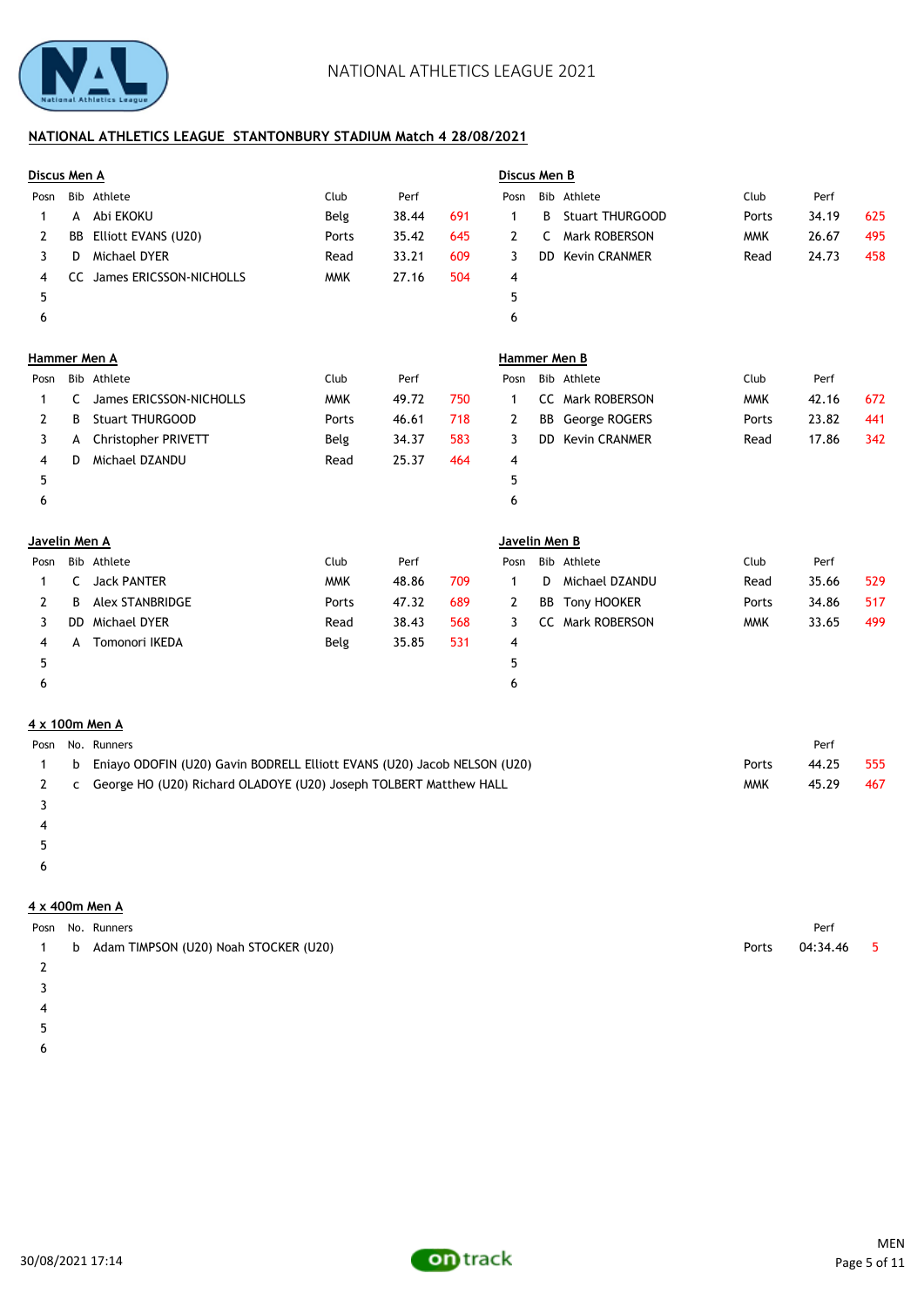

|      |   | 100m Women A             | Wind       | 0.6          |     | 100m Women B                   | Wind       | 0.6             |  |
|------|---|--------------------------|------------|--------------|-----|--------------------------------|------------|-----------------|--|
| Posn |   | No. Athlete              | Club       | Perf         |     | No. Athlete<br>Posn            | Club       | Perf            |  |
| 1    |   | c Abigail Kathryn FITTON | <b>MMK</b> | 12.75        | 697 | cc Tia MORRIS<br>1             | <b>MMK</b> | 13.49<br>547    |  |
| 2    | a | Amy MAT                  | Belg       | 13.59        | 529 | 2                              |            |                 |  |
| 3    |   |                          |            |              |     | 3                              |            |                 |  |
| 4    |   |                          |            |              |     | 4                              |            |                 |  |
| 5    |   |                          |            |              |     | 5                              |            |                 |  |
| 6    |   |                          |            |              |     | 6                              |            |                 |  |
|      |   | 200m Women A             | Wind       | 00.60        |     | 200m Women B                   | Wind       |                 |  |
| Posn |   | No. Athlete              | Club       | Perf         |     | Posn No. Athlete               | Club       | Perf            |  |
| 1    |   | c Abigail Kathryn FITTON | <b>MMK</b> | 25.98        | 706 | ${\sf CC}$<br>1                | <b>MMK</b> |                 |  |
| 2    | a | Jodie ALBROW             | Belg       | 27.58        | 555 | DD<br>2                        | Read       |                 |  |
| 3    |   |                          |            |              |     | AA<br>3                        | Belg       |                 |  |
| 4    |   |                          |            |              |     | 4                              |            |                 |  |
| 5    |   |                          |            |              |     | 5                              |            |                 |  |
| 6    |   |                          |            |              |     | 6                              |            |                 |  |
|      |   | 400m Women A             |            |              |     | 400m Women B                   |            |                 |  |
| Posn |   | No. Athlete              | Club       | Perf         |     | No. Athlete<br>Posn            | Club       | Perf            |  |
| 1    |   | c Abby ROSKILLY          | <b>MMK</b> | 60.19        | 673 | cc Carly SCOTT<br>$\mathbf{1}$ | <b>MMK</b> | 71.03<br>328    |  |
| 2    |   |                          |            |              |     | 2                              |            |                 |  |
| 3    |   |                          |            |              |     | 3                              |            |                 |  |
| 4    |   |                          |            |              |     | 4                              |            |                 |  |
| 5    |   |                          |            |              |     | 5                              |            |                 |  |
| 6    |   |                          |            |              |     | 6                              |            |                 |  |
|      |   | 800m Women A             |            |              |     | 800m Women B                   |            |                 |  |
|      |   | Posn No. Athlete         | Club       | Perf         |     | Posn No. Athlete               | Club       | Perf            |  |
| 1    | c | Abby ROSKILLY            | <b>MMK</b> | 02:20.38     | 685 | cc Carly SCOTT<br>1            | <b>MMK</b> | 02:36.98<br>447 |  |
| 2    |   | d Laurie MARLOW          | Read       | 02:21.79     | 663 | 2                              |            |                 |  |
| 3    |   |                          |            |              |     | 3                              |            |                 |  |
| 4    |   |                          |            |              |     | 4                              |            |                 |  |
| 5    |   |                          |            |              |     | 5                              |            |                 |  |
| 6    |   |                          |            |              |     | 6                              |            |                 |  |
|      |   | 1500m Women A            |            |              |     | 1500m Women B                  |            |                 |  |
|      |   | Posn No. Athlete         | Club       | Perf         |     | Posn No. Athlete               | Club       | Perf            |  |
| 1    | a | Phillipa BAXTER          | Belg       | 04:58.07 611 |     | AA Katie-ellen FRENCH<br>1     | Belg       | dnf             |  |
| 2    |   |                          |            |              |     | 2                              |            |                 |  |
| 3    |   |                          |            |              |     | 3                              |            |                 |  |
| 4    |   |                          |            |              |     | 4                              |            |                 |  |
| 5    |   |                          |            |              |     | 5                              |            |                 |  |
| 6    |   |                          |            |              |     | 6                              |            |                 |  |
|      |   |                          |            |              |     |                                |            |                 |  |

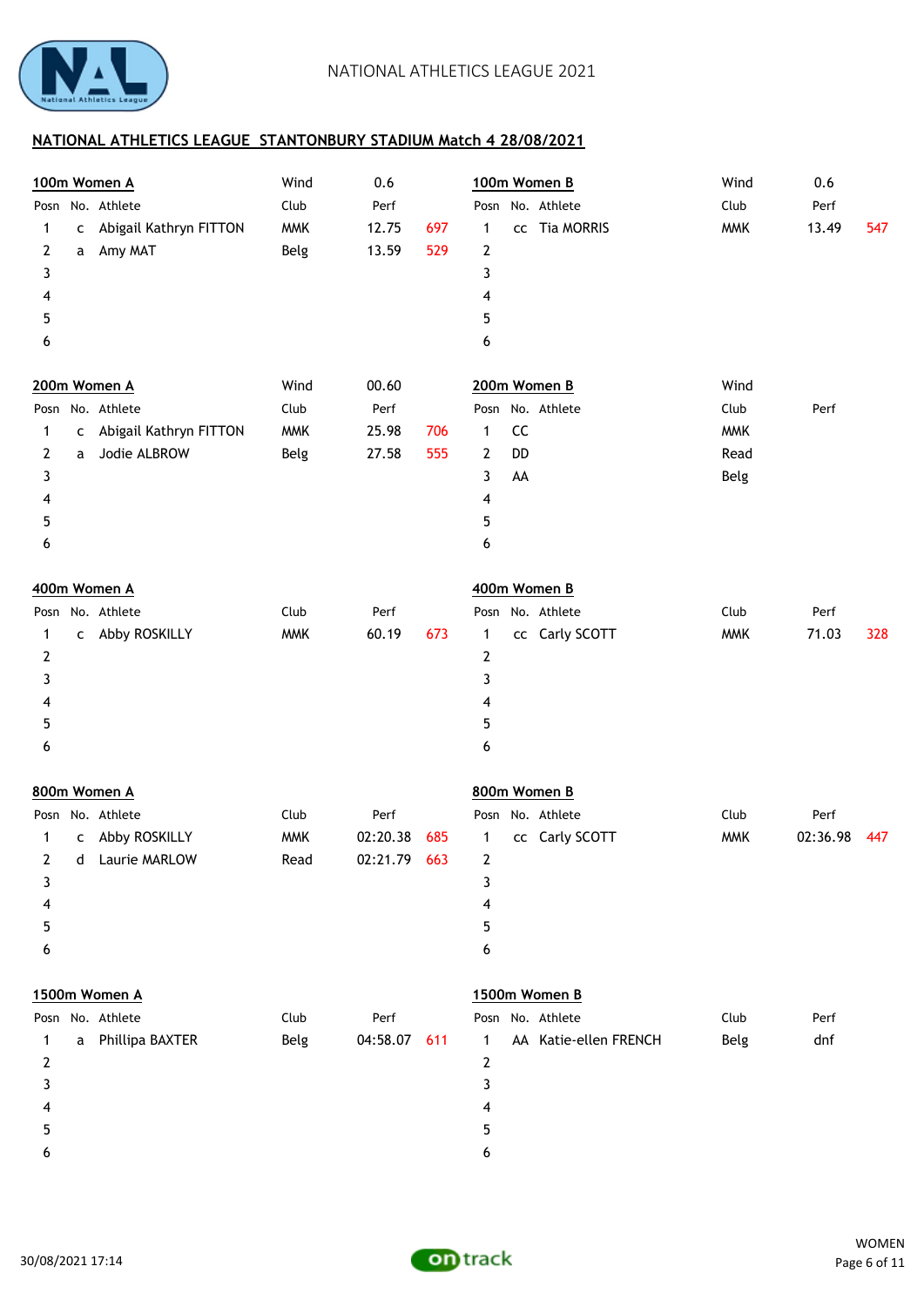

| 3000m Women A                |                                                                                                                                                                                                             |                                  |            | 3000m Women B                                                                                |                       |      |
|------------------------------|-------------------------------------------------------------------------------------------------------------------------------------------------------------------------------------------------------------|----------------------------------|------------|----------------------------------------------------------------------------------------------|-----------------------|------|
| Katie-ellen FRENCH           | Club<br>Belg                                                                                                                                                                                                | Perf<br>10:35.22                 | 646        | Posn No. Athlete<br>$\mathbf{1}$<br>$\mathbf{2}$<br>3<br>4<br>5<br>6                         | Club                  | Perf |
|                              |                                                                                                                                                                                                             |                                  |            | 2000m S/Chase Women B                                                                        |                       |      |
|                              | Club<br>No Compet                                                                                                                                                                                           | Perf                             |            | Posn No. Athlete<br>$\mathbf{1}$<br>$\mathbf{2}$<br>3<br>4<br>5<br>6                         | Club                  | Perf |
|                              |                                                                                                                                                                                                             |                                  |            | 400m Hurdles Women B                                                                         |                       |      |
| Jodie ALBROW<br>Lee FELLOWES | Club<br>Belg<br>Read<br>Wind                                                                                                                                                                                | Perf<br>68.59<br>81.89<br>$-0.2$ | 645<br>340 | Posn No. Athlete<br>1<br>2<br>3<br>4<br>5<br>6<br>100m Hurdles Women B                       | Club<br>Wind          | Perf |
|                              | <b>MMK</b>                                                                                                                                                                                                  | 16.22                            | 654        | 1<br>$\overline{2}$<br>3<br>4<br>5<br>6                                                      |                       | Perf |
|                              | Wind<br>Club                                                                                                                                                                                                | Perf                             |            | 100m NS Women B<br>Posn No. Athlete<br>$\mathbf{1}$<br>$\mathbf{2}$<br>3<br>4<br>5<br>6<br>7 | Wind<br>Club          | Perf |
| 98                           | No. Athlete<br>2000m S/Chase Women A<br>Posn No. Athlete<br>400m Hurdles Women A<br>Posn No. Athlete<br>100m Hurdles Women A<br>Athlete<br>C Lateefah AGBEREMI (U20)<br>100m NS Women A<br>Posn No. Athlete | Club                             | Perf       |                                                                                              | Posn No. Athlete<br>8 | Club |

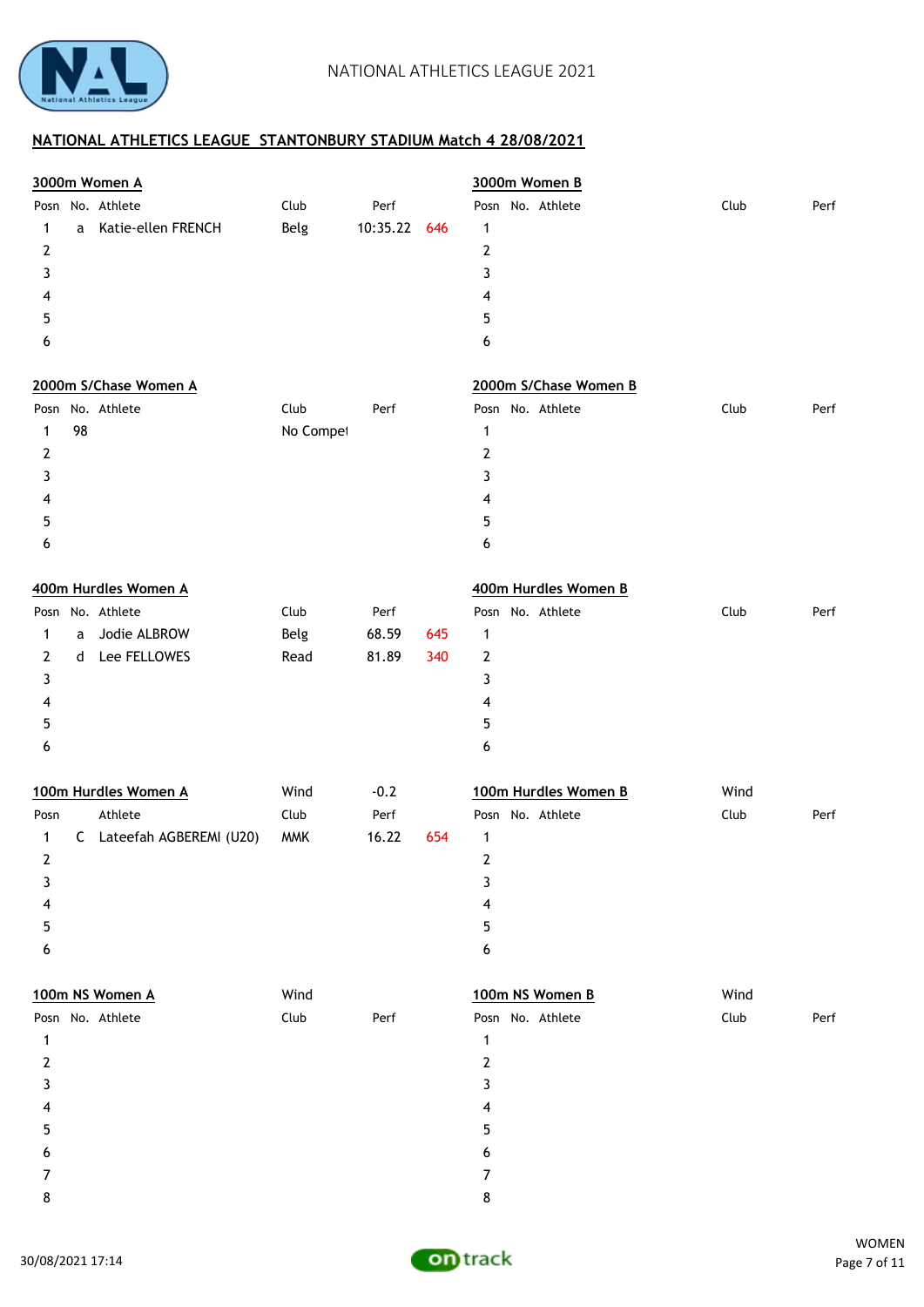

98 No Competitors Declared No Competitors Declared No Competitors Declared No Competitors Declared No Competitors Declared No Competitors Declared No Competitors Declared No Competitors Declared No Competitors Declared No

|      |   | Long Jump Women A       |            |      |     |      | Long Jump Women B |      |      |
|------|---|-------------------------|------------|------|-----|------|-------------------|------|------|
| Posn |   | Bib Athlete             | Club       | Perf |     | Posn | Bib Athlete       | Club | Perf |
|      | C | Lateefah AGBEREMI (U20) | <b>MMK</b> | 5.23 | 712 | 1    |                   |      |      |
| 2    |   |                         |            |      |     | 2    |                   |      |      |
| 3    |   |                         |            |      |     | 3    |                   |      |      |
| 4    |   |                         |            |      |     | 4    |                   |      |      |
| 5    |   |                         |            |      |     | 5    |                   |      |      |
| 6    |   |                         |            |      |     | 6    |                   |      |      |
|      |   | High Jump Women A       |            |      |     |      | High Jump Women B |      |      |
| Posn |   | Bib Athlete             | Club       | Perf |     | Posn | Bib Athlete       | Club | Perf |

|      |   | Triple Jump Women A     |            |       | Triple Jump Women B |                    |                  |      |      |  |  |
|------|---|-------------------------|------------|-------|---------------------|--------------------|------------------|------|------|--|--|
| Posn |   | Bib Athlete             | Club       | Perf  |                     |                    | Posn Bib Athlete | Club | Perf |  |  |
| 1.   | C | Lateefah AGBEREMI (U20) | <b>MMK</b> | 11.42 | 760                 |                    |                  |      |      |  |  |
| 2    |   |                         |            |       |                     | 2                  |                  |      |      |  |  |
|      |   |                         |            |       |                     | 3                  |                  |      |      |  |  |
| 4    |   |                         |            |       |                     | 4                  |                  |      |      |  |  |
| 5    |   |                         |            |       |                     | 5                  |                  |      |      |  |  |
| 6    |   |                         |            |       |                     | 6                  |                  |      |      |  |  |
|      |   | Pole Vault Women A      |            |       |                     | Pole Vault Women B |                  |      |      |  |  |

|  | Posn Bib Athlete               | Club | Perf |     |  | Posn Bib Athlete | Club | Perf |
|--|--------------------------------|------|------|-----|--|------------------|------|------|
|  | 1 C Mia Lauren SOMAN (U20) MMK |      | 2.50 | 502 |  |                  |      |      |

|      | Shot Women A |                       |       |       |     |   |     | Shot Women B     |      |      |     |  |  |  |  |
|------|--------------|-----------------------|-------|-------|-----|---|-----|------------------|------|------|-----|--|--|--|--|
| Posn |              | Bib Athlete           | Club  | Perf  |     |   |     | Posn Bib Athlete | Club | Perf |     |  |  |  |  |
| 1.   | D            | Charlotte PAYNE (U20) | Read  | 11.72 | 838 | 1 | DD. | Julie WILSON     | Read | 7.76 | 553 |  |  |  |  |
|      | A            | Frida ENGSTROM        | Belg  | 8.96  | 647 | 2 |     |                  |      |      |     |  |  |  |  |
|      | B            | Ann HAYTER            | Ports | 5.09  | 292 | 3 |     |                  |      |      |     |  |  |  |  |
| 4    |              |                       |       |       |     | 4 |     |                  |      |      |     |  |  |  |  |
| 5    |              |                       |       |       |     | 5 |     |                  |      |      |     |  |  |  |  |
| 6    |              |                       |       |       |     | 6 |     |                  |      |      |     |  |  |  |  |
|      |              |                       |       |       |     |   |     |                  |      |      |     |  |  |  |  |

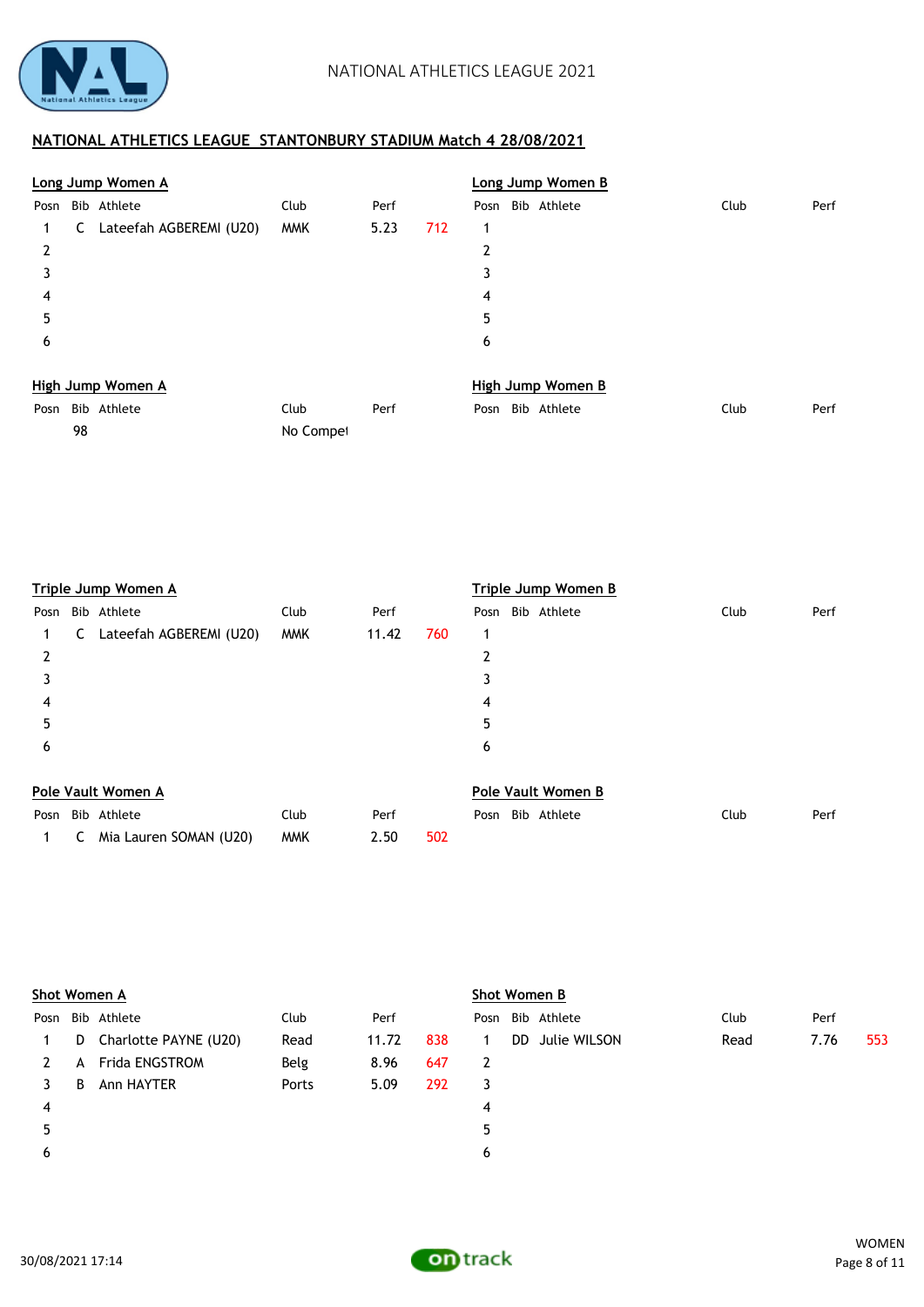

|      |    | Discus Women A         |            |       |     |              |           | Discus Women B        |            |       |     |
|------|----|------------------------|------------|-------|-----|--------------|-----------|-----------------------|------------|-------|-----|
| Posn |    | Bib Athlete            | Club       | Perf  |     |              |           | Posn Bib Athlete      | Club       | Perf  |     |
| 1    | C  | Emma BEALES            | <b>MMK</b> | 38.67 | 857 | $\mathbf{1}$ |           | CC Kayleigh PRESSWELL | <b>MMK</b> | 34.63 | 800 |
| 2    | D  | Charlotte PAYNE (U20)  | Read       | 35.70 | 815 | 2            | <b>DD</b> | Julie WILSON          | Read       | 25.77 | 657 |
| 3    | A  | Lilly LEE              | Belg       | 22.55 | 596 | 3            |           | AA Lina SHKEIR        | Belg       | 15.02 | 418 |
| 4    | B  | Ann HAYTER             | Ports      | 15.22 | 424 | 4            |           |                       |            |       |     |
| 5    |    |                        |            |       |     | 5            |           |                       |            |       |     |
| 6    |    |                        |            |       |     | 6            |           |                       |            |       |     |
|      |    | Hammer Women A         |            |       |     |              |           | <b>Hammer Women B</b> |            |       |     |
| Posn |    | Bib Athlete            | Club       | Perf  |     |              |           | Posn Bib Athlete      | Club       | Perf  |     |
| 1    | D  | Charlotte PAYNE (U20)  | Read       | 61.55 | 975 | $\mathbf 1$  |           | AA Lina SHKEIR        | Belg       | 14.61 | 347 |
| 2    | C  | Kayleigh PRESSWELL     | <b>MMK</b> | 61.15 | 971 | 2            |           |                       |            |       |     |
| 3    | A  | Frida ENGSTROM         | Belg       | 32.28 | 641 | 3            |           |                       |            |       |     |
| 4    |    |                        |            |       |     | 4            |           |                       |            |       |     |
| 5    |    |                        |            |       |     | 5            |           |                       |            |       |     |
| 6    |    |                        |            |       |     | 6            |           |                       |            |       |     |
|      |    | <u>Javelin Women A</u> |            |       |     |              |           | Javelin Women B       |            |       |     |
| Posn |    | Bib Athlete            | Club       | Perf  |     | Posn         |           | Bib Athlete           | Club       | Perf  |     |
| 1    | A  | Jodie ALBROW           | Belg       | 30.60 | 739 | 1            |           | AA Lina SHKEIR        | Belg       | 19.12 | 531 |
| 2    | D  | Charlotte PAYNE (U20)  | Read       | 28.59 | 707 | 2            | DD.       | Julie WILSON          | Read       | 18.24 | 512 |
| 3    | B  | Ann HAYTER             | Ports      | 14.51 | 422 | 3            |           |                       |            |       |     |
| 4    |    |                        |            |       |     | 4            |           |                       |            |       |     |
| 5    |    |                        |            |       |     | 5            |           |                       |            |       |     |
| 6    |    |                        |            |       |     | 6            |           |                       |            |       |     |
|      |    | 4 x 100m Women A       |            |       |     |              |           |                       |            |       |     |
| Posn |    | No. Runners            |            |       |     |              |           |                       |            | Perf  |     |
| 1    | 98 |                        |            |       |     |              |           |                       | No Compet  |       |     |
| 2    |    |                        |            |       |     |              |           |                       |            |       |     |

- 
- $5<sub>5</sub>$
- $\epsilon$

#### **4 x 400m Women A**

|   |    | Posn No. Runners |           | Perf |
|---|----|------------------|-----------|------|
|   | 98 |                  | No Compet |      |
| 2 |    |                  |           |      |
| 3 |    |                  |           |      |
| 4 |    |                  |           |      |
| 5 |    |                  |           |      |
| 6 |    |                  |           |      |

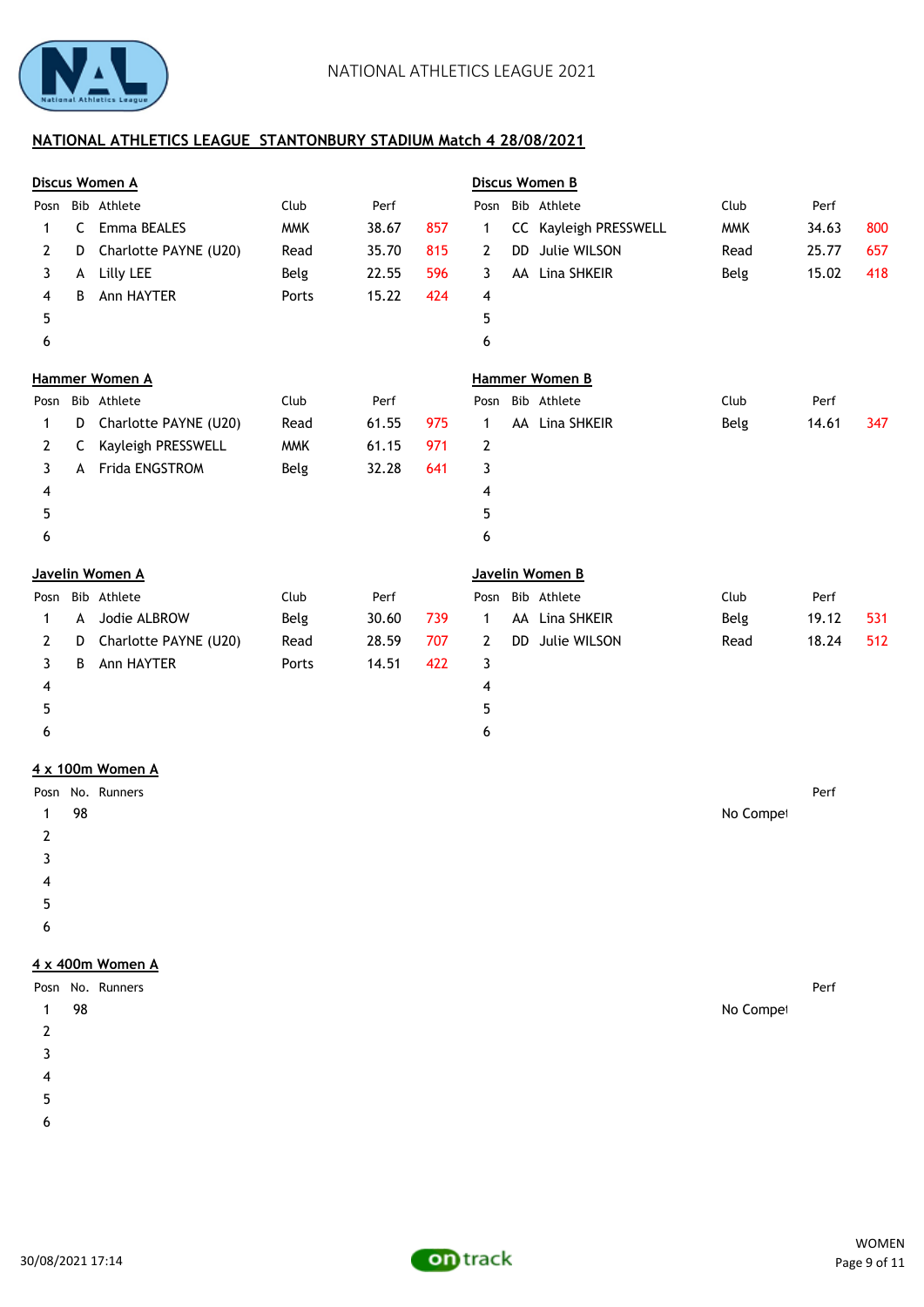

|              | 100m NS Men A      | $Wind =$   | $-1.0$ | 100m NS Men B    | $Wind =$ |      |
|--------------|--------------------|------------|--------|------------------|----------|------|
|              | Posn No. Athlete   | Club       | Perf   | Posn No. Athlete | Club     | Perf |
| 1            | 79 Richard OLADOYE | <b>MMK</b> | 11.76  | 1                |          |      |
| 2            | 80 George HO       | <b>MMK</b> | 11.85  | 2                |          |      |
| 3            | 97 Ben AMEY        | Read       | 12.08  | 3                |          |      |
| 4            |                    |            |        | 4                |          |      |
| 5            |                    |            |        | 5                |          |      |
| 6            |                    |            |        | 6                |          |      |
| 7            |                    |            |        | 7                |          |      |
| 8            |                    |            |        | 8                |          |      |
|              | 100m NS Men A      | $Wind =$   |        | 100m NS Men B    | $Wind =$ |      |
|              | Posn No. Athlete   | Club       | Perf   | Posn No. Athlete | Club     | Perf |
| $\mathbf{1}$ |                    |            |        | 1                |          |      |
| 2            |                    |            |        | $\mathbf 2$      |          |      |
| 3            |                    |            |        | 3                |          |      |
| 4            |                    |            |        | 4                |          |      |
| 5            |                    |            |        | 5                |          |      |
| 6            |                    |            |        | 6                |          |      |
| 7            |                    |            |        | 7                |          |      |
| 8            |                    |            |        | 8                |          |      |
|              | 100m NS Women A    | $Wind =$   | $-1.0$ | 100m NS Women B  | $Wind =$ |      |
|              | Posn No. Athlete   | Club       | Perf   | Posn No. Athlete | Club     | Perf |
| $\mathbf{1}$ | 14 Amy MAT         | Belg       | 13.64  | 1                |          |      |
| $\mathbf{2}$ |                    |            |        | $\mathbf{2}$     |          |      |
| 3            |                    |            |        | 3                |          |      |
| 4            |                    |            |        | 4                |          |      |
| 5            |                    |            |        | 5                |          |      |
| 6            |                    |            |        | 6                |          |      |
| 7            |                    |            |        | 7                |          |      |
| 8            |                    |            |        | 8                |          |      |
|              | 100m NS Women A    | $Wind =$   |        | 100m NS Women B  | $Wind =$ |      |
|              | Posn No. Athlete   | Club       | Perf   | Posn No. Athlete | Club     | Perf |
| $\mathbf{1}$ |                    |            |        | $\mathbf{1}$     |          |      |
| 2            |                    |            |        | 2                |          |      |
| 3            |                    |            |        | 3                |          |      |
| 4            |                    |            |        | 4                |          |      |
|              |                    |            |        |                  |          |      |
| 5            |                    |            |        | 5                |          |      |
| 6            |                    |            |        | 6                |          |      |
| 7            |                    |            |        | 7                |          |      |